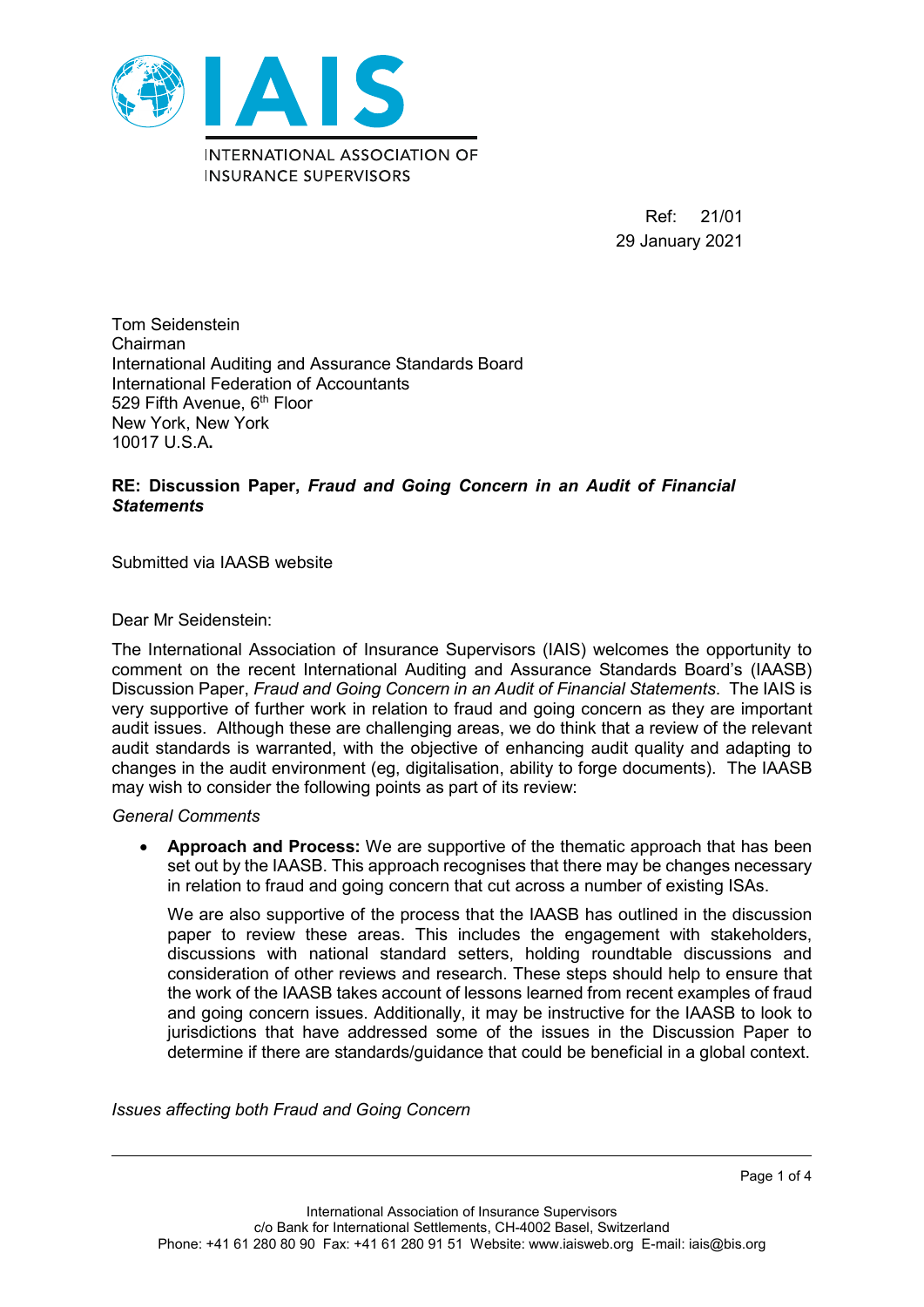

• **Focus on audit quality:** The IAIS suggests that a key focus of the IAASB's review should be to set out clearly the responsibility of auditors in relation to fraud and going concern and what is expected from auditors with the objective of enhancing audit quality. This should aim to help to ensure that auditors are able to deliver high quality audits.

The issue of whether there is an expectations gap in relation to fraud and going concern may be of some use but would appear to be of secondary importance given the IAASB's role. If the focus of the IAASB's review is a perceived expectation gap then this could lead to the review focusing on what auditors are not able to do rather than what they can and should. Similarly, it could also focus on communications and managing expectations rather than on auditors' appropriate responsibilities and activities, factors that are more likely to improve audit quality.

- **Clear communication:** It may be helpful for the auditor to clearly communicate any specific or general limitations in their audit, so that financial statement users understand the likelihood of fraud detection and the auditor's view as to whether an organisation is a going concern. However, such communication should not be viewed as an alternative to carrying out appropriate audit procedures. In addition, communication is likely to be less useful if it uses 'boilerplate' wording. Setting out clearly what can be expected from auditors in relation to fraud and going concern should help to limit any expectation gap.
- **Clarity of role and purpose:** In working to update the relevant auditing standards, the IAASB should remain robust in relation to comments and advice that may detract from its objectives and the public interest. For example, the statement on page 27 of the discussion paper states that "…some have raised concerns that this [i.e. a suspicious mindset] may jeopardise the audit relationship". This argument is presented without challenge and we note that arguments along those lines have presumably already been dismissed in relation to professional scepticism.<sup>[1](#page-1-0)</sup> We would encourage the IAASB to focus on what is required for a high quality audit.

## *Issues relating to Fraud*

**Clarity of objectives and the responsibility of auditors:** The IAIS considers that revisions to auditing standards should clarify and emphasise that the objectives of the auditor in relation to fraud include obtaining reasonable assurance about whether the financial statements as a whole are free from material misstatement due to fraud. This seems clear from the requirement of an audit "to obtain reasonable assurance about whether the financial statements as a whole are free from material misstatement, whether due to fraud or error" (ISA 200 para 11). However, this message may appear to be diluted by the statements such as that in ISA 240 that "the potential effects of inherent limitations [on the auditor's ability to detect material misstatements] are particularly significant in the case of misstatement resulting from fraud" without clearly stating that the auditor's responsibilities are not affected by this increased difficulty.

Although we agree that the identification of material misstatements may be more difficult for material fraud than for material error, auditing standards and auditors should

<span id="page-1-0"></span> <sup>1</sup> Similarly, page 18 mentions that some have suggested the use of specialists to perform fraud procedures and states that "…proportionality and scalability are important considerations, particularly for audit firms who do not have access to these specialists in-house." These are important considerations but this should not drive what is required for a high quality audit.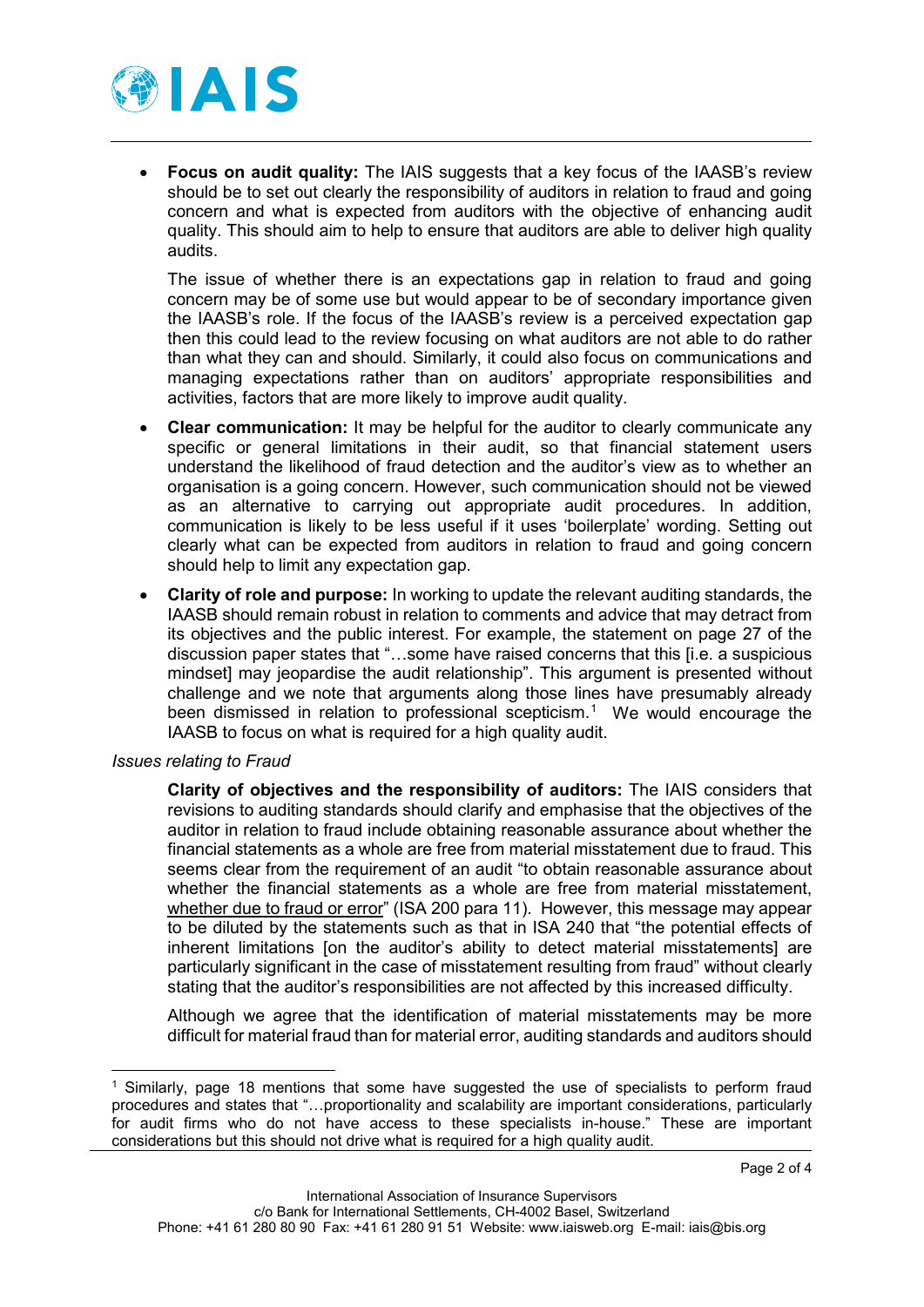

nevertheless strive to ensure that both are detected<sup>[2](#page-2-0)</sup>. The IAASB should therefore clarify the responsibility of auditors and their role in identifying and mitigating material risks from fraud. It is important for auditors to consider how fraud may affect the risk of material misstatement or the quality and persuasiveness of the audit evidence that is gathered. It may also be helpful for auditors to consider the extent to which there might be signs in governance, internal controls or corporate culture that might point to the increased risk of both financial and non-financial fraud that are material.

• **Auditor mindset:** The difference between a suspicious mindset and a sceptical one is not adequately explained, and so it is not clear that this is a helpful or necessary distinction. Although the auditor mindset is important, we suggest that this issue might be better addressed through clarification and training in relation to the application of existing requirements rather than the creation of a new concept.

## *Issues relating to Going Concern*

- **Balance is necessary:** In regards to going concern, we believe there will need to be a balance between what auditors can reasonably accomplish considering their expertise and the expectation that they consider possible future events negatively affecting the company. It is clear that auditors should consider all facts and circumstances existing at the balance sheet date that impact the firm's ability to meet its future cash needs, with due account taken of subsequent events when the audit report is signed. However, it may be more difficult to expect auditors to make judgments as to the viability of new products or the decline of existing products. Similar to the comment above on fraud, clear communication about what auditors are expected to achieve is necessary for both auditors and users of the financial statements.
- **Greater clarity and information:** We would encourage the IAASB to consider how the work of auditors in relation to going concern can be made clearer, more insightful and more helpful for users of the accounts. Currently, the identification of a 'material uncertainty' relating to going concern relies on a number of judgements and is not well understood. In addition, this disclosure can appear 'binary' in nature with a significant step existing between circumstances where a 'material uncertainty' is identified and where it is not. This can contribute to the risk that going concern issues that are disclosed become self-fulfilling.

This response letter was prepared on behalf of the IAIS by its Accounting and Auditing Working Group (AAWG). The AAWG's membership represents a subset of all IAIS members. If you have further questions regarding this letter, please contact Jay Muska at the IAIS Secretariat (tel: +41 61 280 8953; email: jay.muska@bis.org) or Markus Grund, Chair of the AAWG (tel: +49 228 4108 3671; email: markus.grund@bafin.de).

Yours sincerely,

<span id="page-2-0"></span> $2$  We also note that the primary responsibility for the prevention and detection of fraud rests with those charged with governance and management of the audited entity. However, this does not lessen the responsibility of auditors.